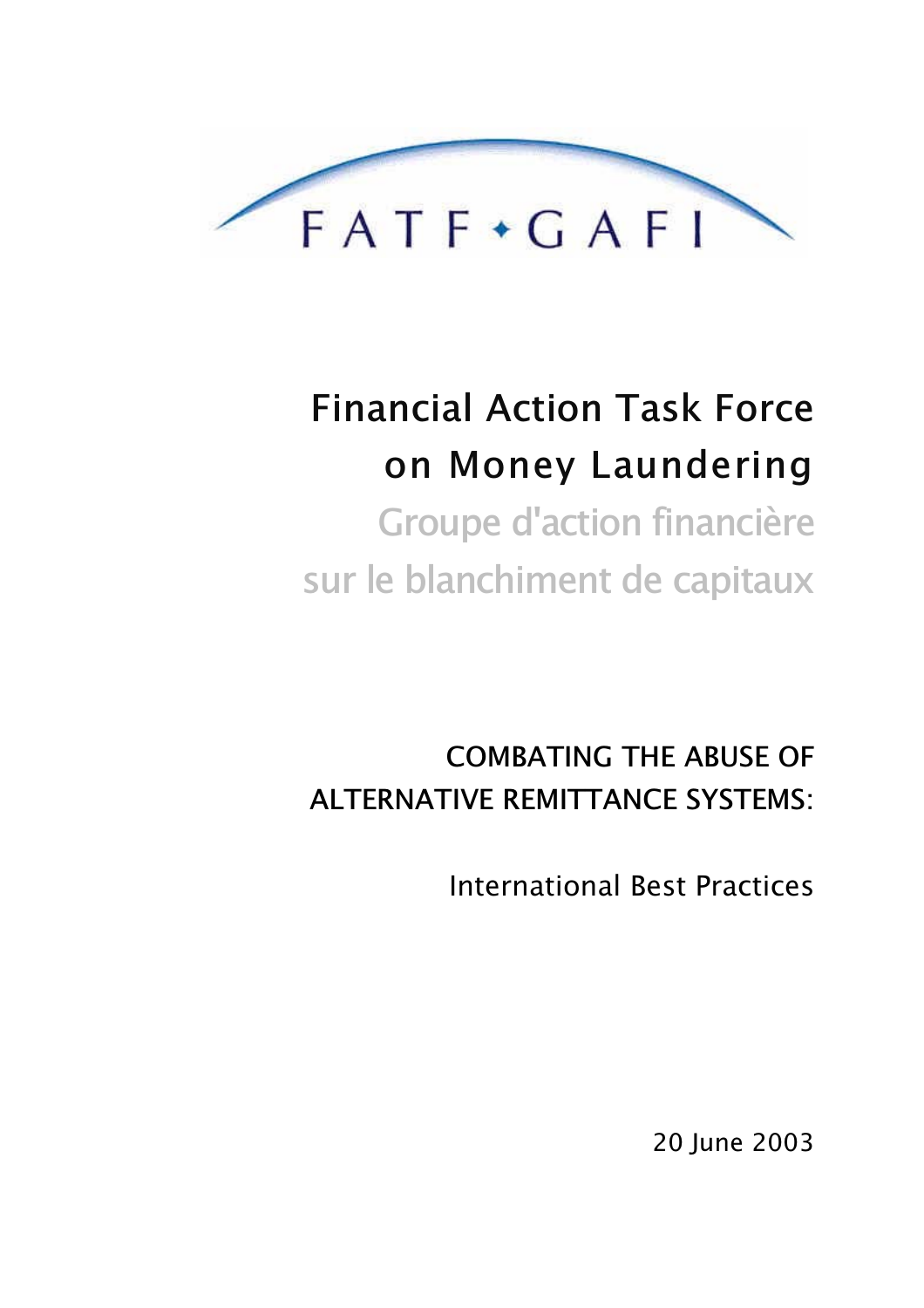All rights reserved.

Applications for permission to reproduce all or part of this publication should be made to: FATF Secretariat, 2 rue André Pascal 75775 Paris Cedex 16, France

SR6-BPP\_en.doc//19.06.2003/18h30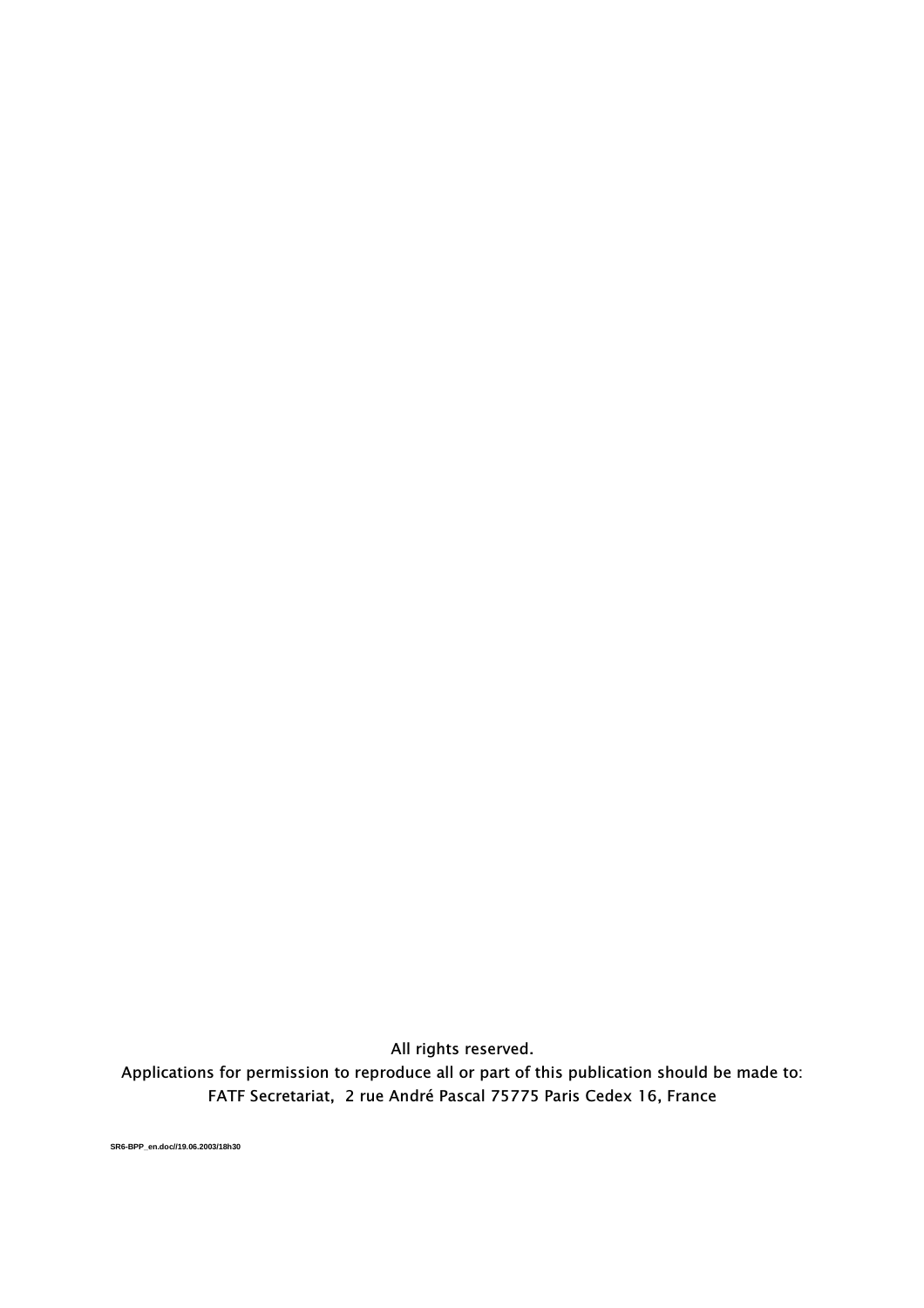# **COMBATING THE ABUSE OF ALTERNATIVE REMITTANCE SYSTEMS**

International Best Practices<sup>1</sup>

#### **Introduction**

1. Alternative remittance systems are financial services, traditionally operating outside the conventional financial sector, where value or funds are moved from one geographic location to another.

# *Special Recommendation VI: Alternative Remittance2*

*Each country should take measures to ensure that persons or legal entities, including agents, that provide a service for the transmission of money or value, including transmission through an informal money or value transfer system or network, should be licensed or registered and subject to all the FATF Recommendations that apply to banks and non-bank financial institutions. Each country should ensure that persons or legal entities that carry out this service illegally are subject to administrative, civil or criminal sanctions.* 

2. While the Interpretative Note is intended to further explain Special Recommendation VI, the Best Practices Paper is intended to give additional details (including some examples), to offer jurisdictions suggestions in implementing Special Recommendation VI and to give them guidance on how to detect alternative remittance systems outside the conventional financial sector. It focuses on many practical issues, such as the identification of money/value transfer services, the procedures for licensing or registering such services and their customer due diligence procedures. This Best Practices Paper addresses the following topics:

- Definition of *money or value transfer service*
- Statement of Problem
- Principles
- Areas of Focus
	- (i) Licensing/Registration
		- a. Requirement to Register or License
		- b. Applications for Licence
		- c. Business Address
		- d. Accounts
	- (ii) Identification and Awareness Raising
		- a. Identification Strategies
		- b. Awareness Raising Campaigns
	- (iii) Anti-Money Laundering Regulations
		- a. Customer Identification
		- b. Record Keeping Requirement
		- c. Suspicious Transaction Reporting
	- (iv) Compliance Monitoring
	- (v) Sanctions

<sup>&</sup>lt;sup>1</sup> The content of this paper is taken primarily from APG's Draft Alternative Remittance Regulation Implementation Package (Oct 2002.) This Best Practices Paper is intended to draw on the work of the APG Working Group on Underground Banking and Alternative Remittance Systems guided by Mark Butler and Rachelle Boyle, into international best practices.

 $2^2$  See also the FATF Interpretative Note to Special Recommendation VI: Alternative Remittance.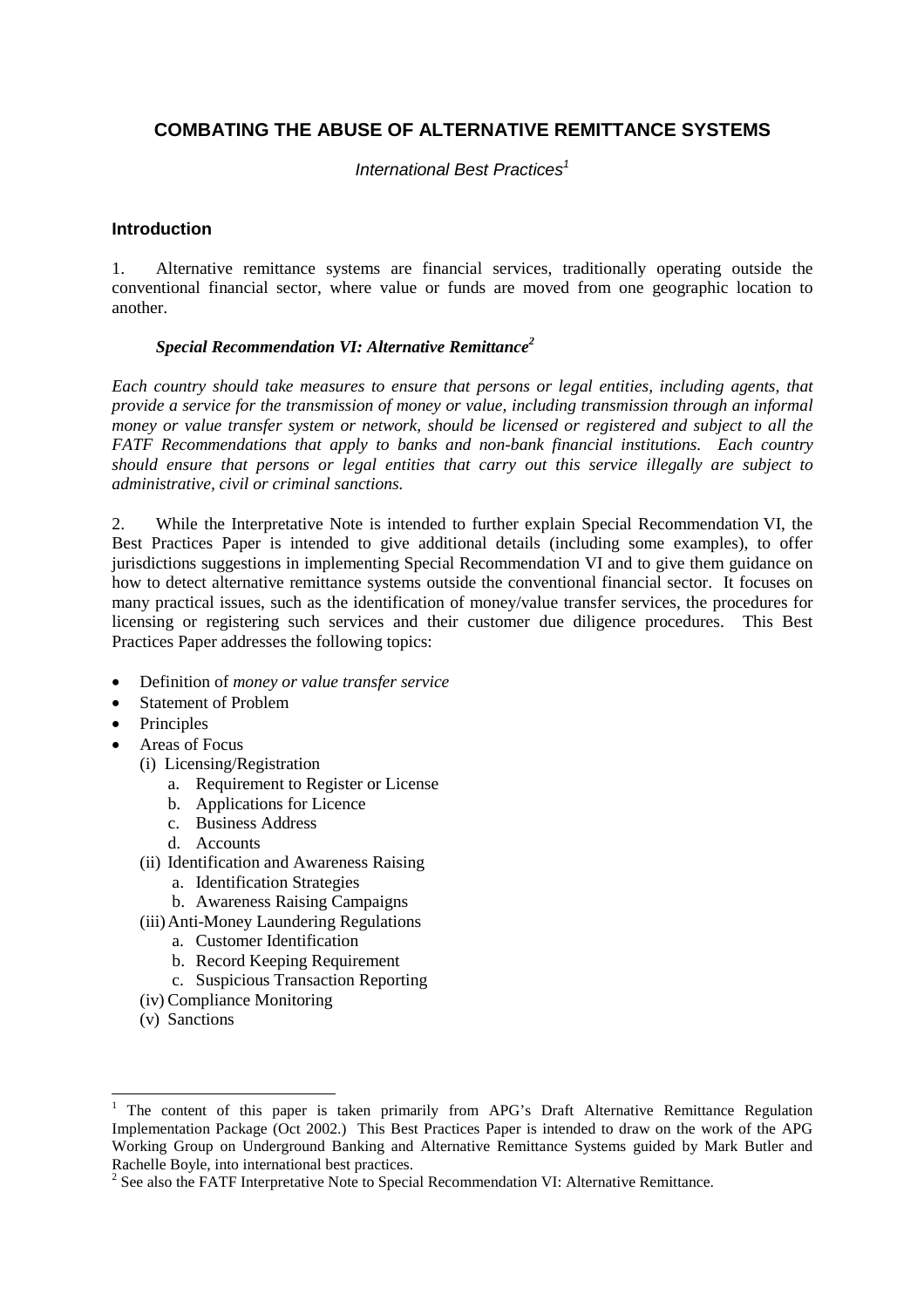# **Definition**

3. Throughout this Best Practices Paper, the following definition from the Interpretative Note to SR VI is used.

4. *Money or value transfer service* (MVT service) refers to a financial service that accepts cash, cheques, other monetary instruments or other stores of value in one location and pays a corresponding sum in cash or other form to a beneficiary in another location by means of a communication, message, transfer or through a clearing network to which the MVT service belongs. Transactions performed by such services can involve one or more intermediaries and a third party final payment.

5. A MVT service may be provided by persons (natural or legal) formally through the regulated financial system or informally through entities that operate outside the regulated system. In some jurisdictions, informal systems are frequently referred to as *alternative remittance services* or *underground* (or *parallel*) *banking systems.* Often these systems have ties to particular geographic regions and are therefore described using a variety of specific terms. Some examples of these terms include *hawala, hundi, fei-chien,* and the *black market peso exchange.* 

# **Statement of Problem**

6. As 'Know Your Customer' and other anti-money laundering strategies come into operation in the formal financial sector, money laundering activity may be displaced to other sectors. Jurisdictions have reported increased money laundering activity using the non-bank sector and non-financial businesses. Measures should therefore be taken to obviate any increased abuse of the unregulated sector. MVT services are increasingly vulnerable to abuse by money launderers and the financiers of terrorism, particularly when their operations are conducted through informal systems involving nonbank financial institutions or other business entities not subject to the applicable obligations under the FATF Recommendations.

7. In addition to their use by legitimate clients, criminals have laundered the proceeds of various criminal activities using MVT services. Primarily, unregulated MVT services permit funds to be sent anonymously, allowing the money launderer or terrorist financier to freely send funds without having to identify himself or herself. In some cases, few or no records are kept. In other cases, records may be kept, but are inaccessible to authorities. The lack of adequate records makes it extremely difficult, if not impossible, to trace the funds after the transaction has been completed.

8. From recent research, it is suspected that the principal criminal activities engaged in by those who utilise MVT services are the illicit trafficking in narcotic drugs and psychotropic substances, illicit arms trafficking, corruption, evasion of government taxes and duties, trafficking in human beings and migrant smuggling. Recent reports indicate that international terrorist groups have used MVT services to transmit funds for the purpose of funding terrorist activities. (For example, investigation of the September 11, 2001 terrorist attacks has found that both the formal financial sector and informal MVT services were used to transfer money to the terrorists.)

# **Principles**

- 9. The following principles guide the establishment of these best practices:
- In certain jurisdictions, informal MVT services provide a legitimate and efficient service. Their services are particularly relevant where access to the formal financial sector is difficult or prohibitively expensive. Informal MVT services are available outside the normal banking business hours. Furthermore, money can be sent to and from locations where the formal banking system does not operate.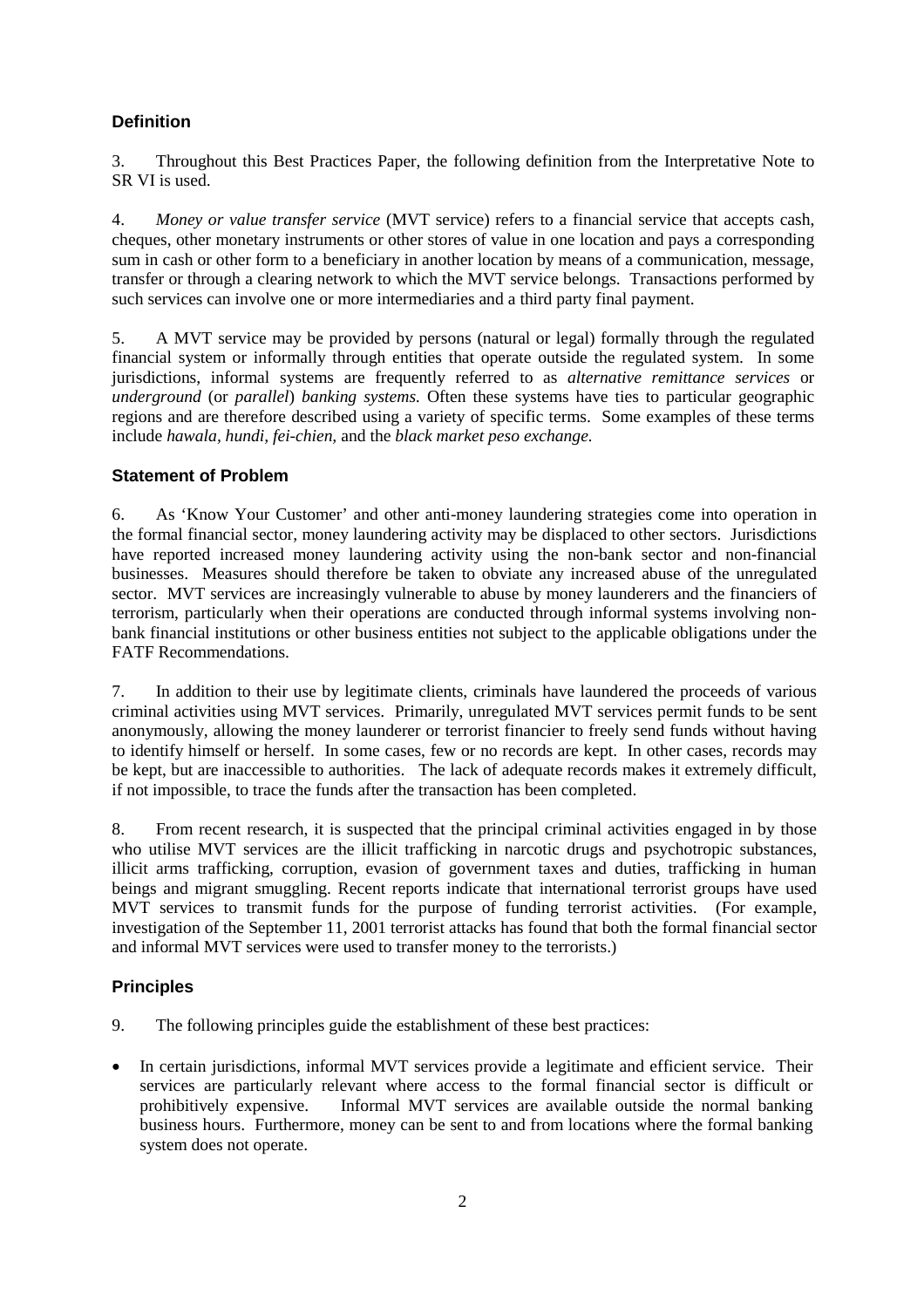- Informal MVT services are more entrenched in some regions than others for cultural and other reasons. Underground banking is a long-standing tradition in many countries and pre-dates the spread of Western banking systems in the  $19<sup>th</sup>$  and  $20<sup>th</sup>$  centuries. These services operate primarily to provide transfer facilities to neighbouring jurisdictions for expatriate workers repatriating funds. However, the staging posts of underground banking are no longer confined to those regions where they have their historical roots. Accordingly, informal MVT services are no longer used solely by persons from specific ethnic or cultural backgrounds.
- MVT services can take on a variety of forms which, in addition to the adoption of a risk-based approach to the problem, points to the need to take a functional, rather than a legalistic definition. Accordingly, the FATF has developed suggested practices that would best aid authorities to reduce the likelihood that MVT services will be misused or exploited by money launderers and the financiers of terrorism.
- Government oversight should be flexible, effective, and proportional to the risk of abuse. Mechanisms that minimise the compliance burden, without creating loopholes for money launderers and terrorist financiers and without being so burdensome that it in effect causes MVT services to go "underground" making them even harder to detect should be given due consideration.
- It is acknowledged that in some jurisdictions informal MVT services have been banned. Special Recommendation VI does not seek legitimisation of informal MVT services in those jurisdictions. The identification and awareness raising issues noted may however be of use for competent authorities involved in identifying informal MVT services and for sanctioning those who operate illegally.

# **Areas of Focus**

10. Analysis of the investigations and law-enforcement activities of various jurisdictions indicate several ways in which informal MVT services have been abused by terrorists and launderers and suggests areas in which preventive measures should be considered.

#### *(i) Licensing/Registration*

11. A core element of Special Recommendation VI is that jurisdictions should require licensing or registration of persons (natural or legal) that provide informal MVT services. The FATF defines these terms in its interpretative note to Special Recommendation VI. A key element of both registration and licensing is the requirement that the relevant regulatory body is aware of the existence of the business. The key difference between the two is that licensing implies that the regulatory body has inspected and sanctioned the particular operator to conduct such a business whereas registration means that the operator has been entered into the regulator's list of operators.

#### *a. Requirement to Register or License*

- At a minimum, jurisdictions should ensure that MVT services are required to register with a designated competent authority such as a Financial Intelligence Unit (FIU) or financial sector regulatory body. Registration of MVT services is likely to be a relatively cost effective approach when compared to the significant resources required for licensing.
- The obligation of licensing or registration applies to agents. At a minimum, the principal business must maintain a current list of agents which must be made available to the designated competent authority. An agent is any person who provides MVT service under the direction of or by contract with a legally registered or licensed MVT service (for example, licensees, franchisees, concessionaires.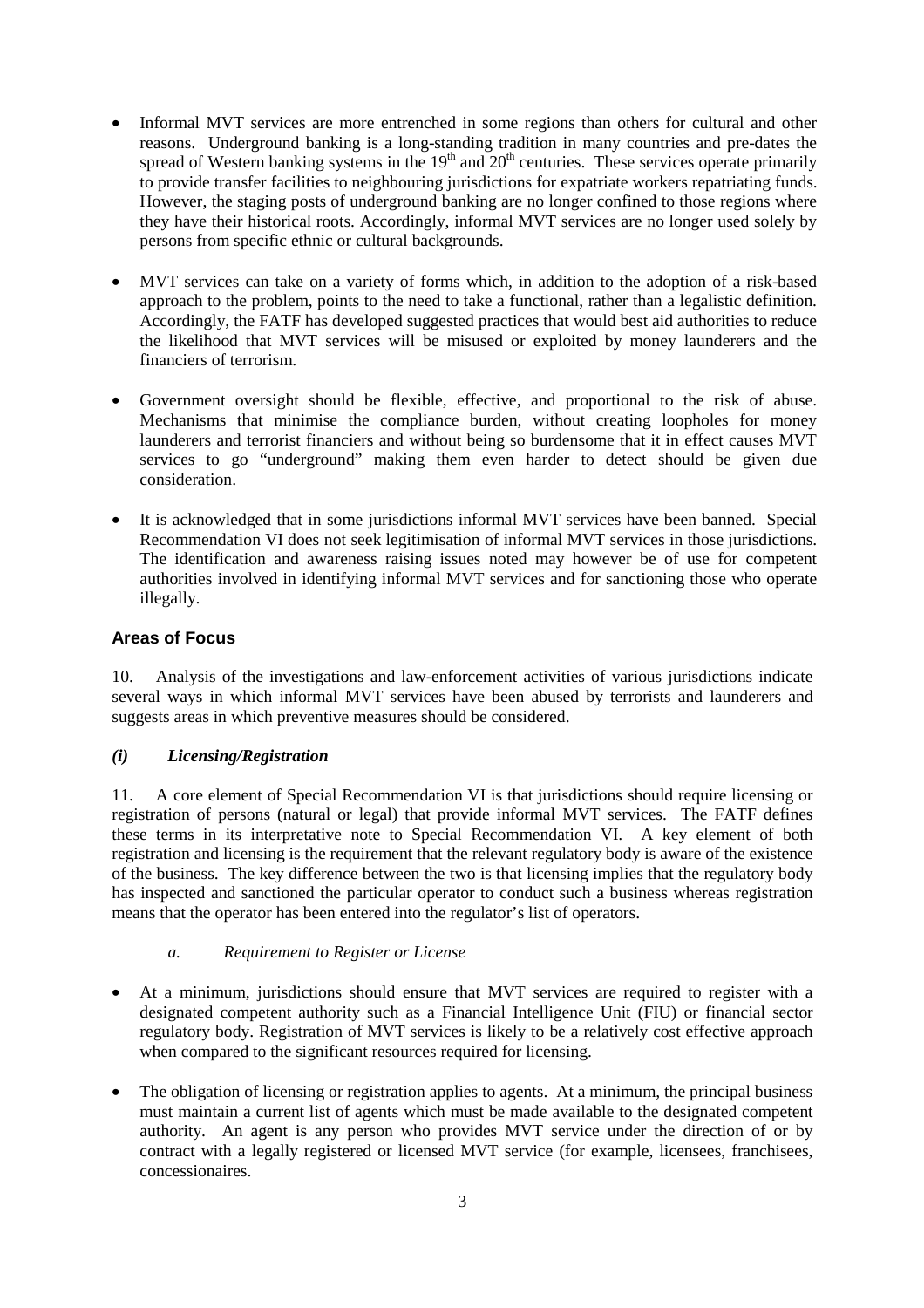#### *b. Applications for Licence*

- In determining whether an application for licensing can be accepted by the regulatory authority, it is clear that some form of scrutiny of the application and the operator needs to be conducted. This is in line with FATF Recommendation  $23<sup>3</sup>$  which states that regulators should introduce "the *necessary legal or regulatory measures to prevent criminals or their associates from holding or being the beneficial owner of a significant or controlling interest or holding a management function in a financial institution."*
- Authorities should conduct background checks on the operators, owners, directors and shareholders of MVT services. When considering the suitability of a potential operator, the authorities should conduct a criminal record check on the principal persons having control over the operations of the MVT service, as well as consult appropriate law enforcement databases, including suspicious or unusual reporting filings. Consideration should be given to defining the type of criminal record which would make the applicant ineligible to operate a licensed MVT service.

#### *c. Business Address*

 MVT services should be required to submit details of the addresses from which they operate and to notify the authorities upon any change of address or cessation of business. Where possible, this information may be made available to both the public so they may check which MVT service is properly licensed or registered before using their services, and to investigative / regulatory authorities during the course of their work. This also has value for financial institutions with which the MVT services maintain accounts as they are able to identify which MVT services are licensed / registered and thus are more able to identify illegal operators and to report to the FIU or appropriate competent authority accordingly.

#### *d. Accounts*

 $\overline{a}$ 

- In processing cash and in the settlement of transactions, MVT services use bank accounts. Some operators run a number of businesses, of which MVT service is one, and use business accounts to conduct or conceal the remittances of funds on behalf of their clients thereby masking the true origin of the commingled funds and accounts.
- MVT services should maintain the name and address of any depository institution with which the operator maintains a transaction account for the purpose of the MVT service business. These accounts must be capable of being identified and should be held in the name of the registered/licensed entity so that the accounts and the register or list of licensed entities can be easily cross-referenced.
- Traditional financial institutions should be encouraged to develop more detailed understanding as to how MVT services utilise bank accounts to conduct their operations, particularly when accounts are used in the settlement process.

<sup>&</sup>lt;sup>3</sup> When this Best Practices Paper was originally issued, these references were to the 1996 FATF Forty Recommendations. Subsequent to the publication of the revised FATF Forty Recommendations in June 2003, this text was updated accordingly. All references are now to the 2003 FATF Forty Recommendations.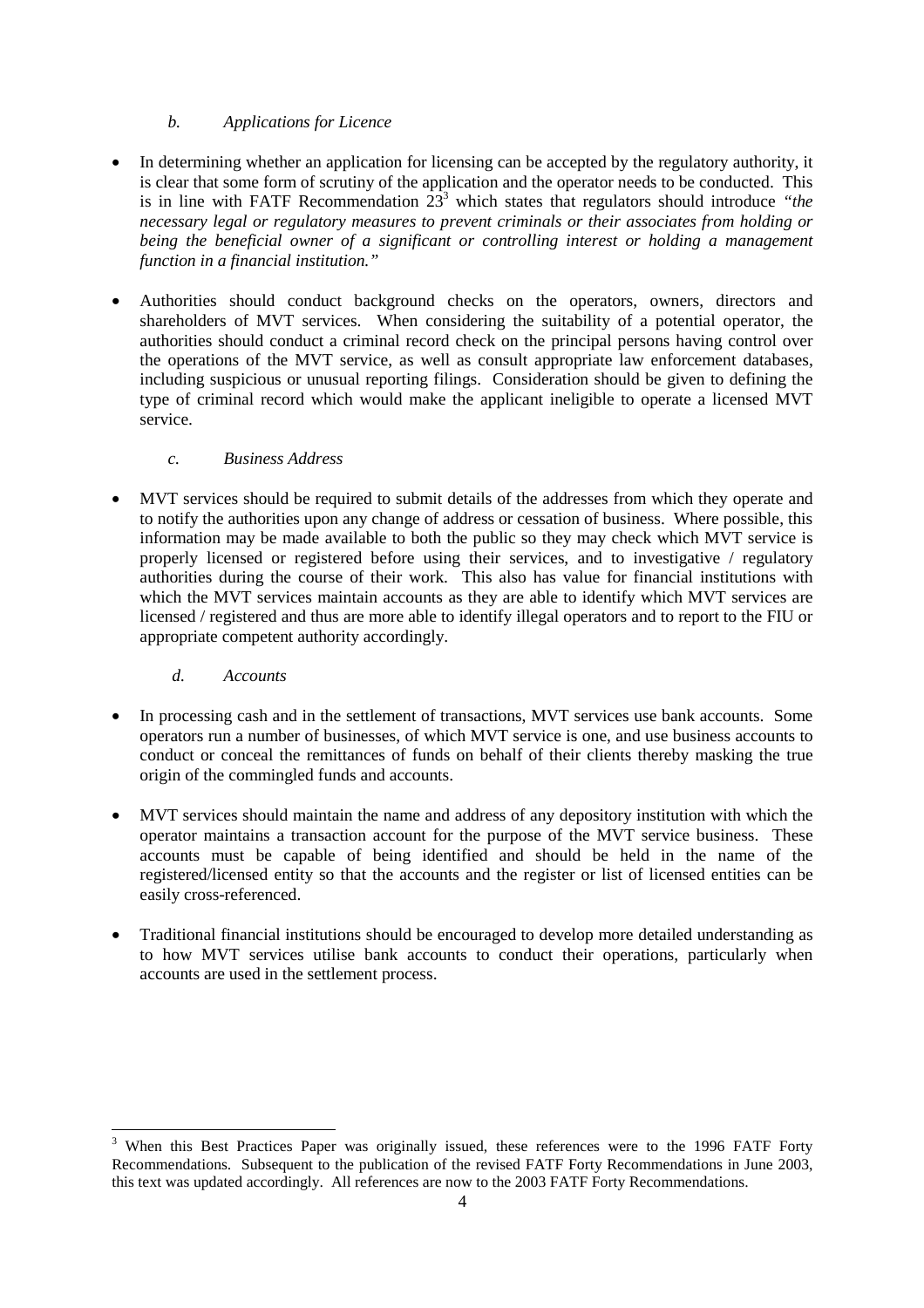#### *(ii) Identification and Awareness Raising*

12. Some informal MVT services are not known to regulatory and enforcement agencies, which makes them attractive to the financiers of terrorism. Identification of these MVT services will make it less attractive for criminal and terrorist groups to use them to facilitate and hide the financing of their activities.

13. For the majority of jurisdictions, proactive identification of informal MVT services is an integral element of establishing and maintaining an effective registration / licensing regime. Once informal MVT services have been located, compliance programs can be instituted under which the agents are approached, their details are recorded and they are provided information as to their obligations. Once regulatory regimes are in place, ongoing compliance work will include strategies to identify those MVT services not yet known to regulatory authorities. Jurisdictions may apply a range of strategies to uncover MVT services, using a number of approaches concurrently. Jurisdictions are encouraged to foster close co-ordination within the relevant authorities for the purposes of developing inter-agency strategies and using available resources to identify MVT services that may be operating illegally. Below is a list of suggested best practices for identifying MVT services and raising public awareness about their activities. As best practices, it is recognized that some of these suggestions may not be appropriate for every jurisdiction and that each jurisdiction must develop strategies best suited to its individual system.

#### *a. Identification Strategies*

- 14. Best practices in the area of identification strategies include:
- Examining the full range of media to detect advertising conducted by informal MVT services and informing operators of their registration/licensing obligations. This includes national, local and community newspapers, radio and the Internet; giving particular attention to the printed media in various communities; and monitoring activities in certain neighbourhoods or areas where informal MVT services may be operating.
- During investigations, information about informal MVT services may be uncovered which should be passed on to the competent authorities. Best practices include encouraging investigators to pay particular attention to ledgers of business that may be associated with informal MVT services; encouraging enforcement agencies to look for patterns of activity that might indicate involvement of informal MVT services; and, where possible, encouraging enforcement agencies to consider using undercover techniques or other specific investigative techniques to detect MVT services that may be operating illegally.
- Consulting with the operators of registered / licensed MVT services for potential leads on MVT services that are unregistered or unlicensed.
- Being aware that informal MVT services are often utilised where there is bulk currency moved internationally, particularly when couriers are involved. Paying particular attention to the origin and owners of any such currency. Couriers could provide insights for the identification and potential prosecution of illegal operators with whom the couriers are associated, especially when potential violations by couriers are linked back to the source of the informal MVT service operation.
- Paying particular attention to domestic suspicious transaction or unusual activity reporting, as well as to domestic and international large value cash reporting, to identify possible links to informal MVT services.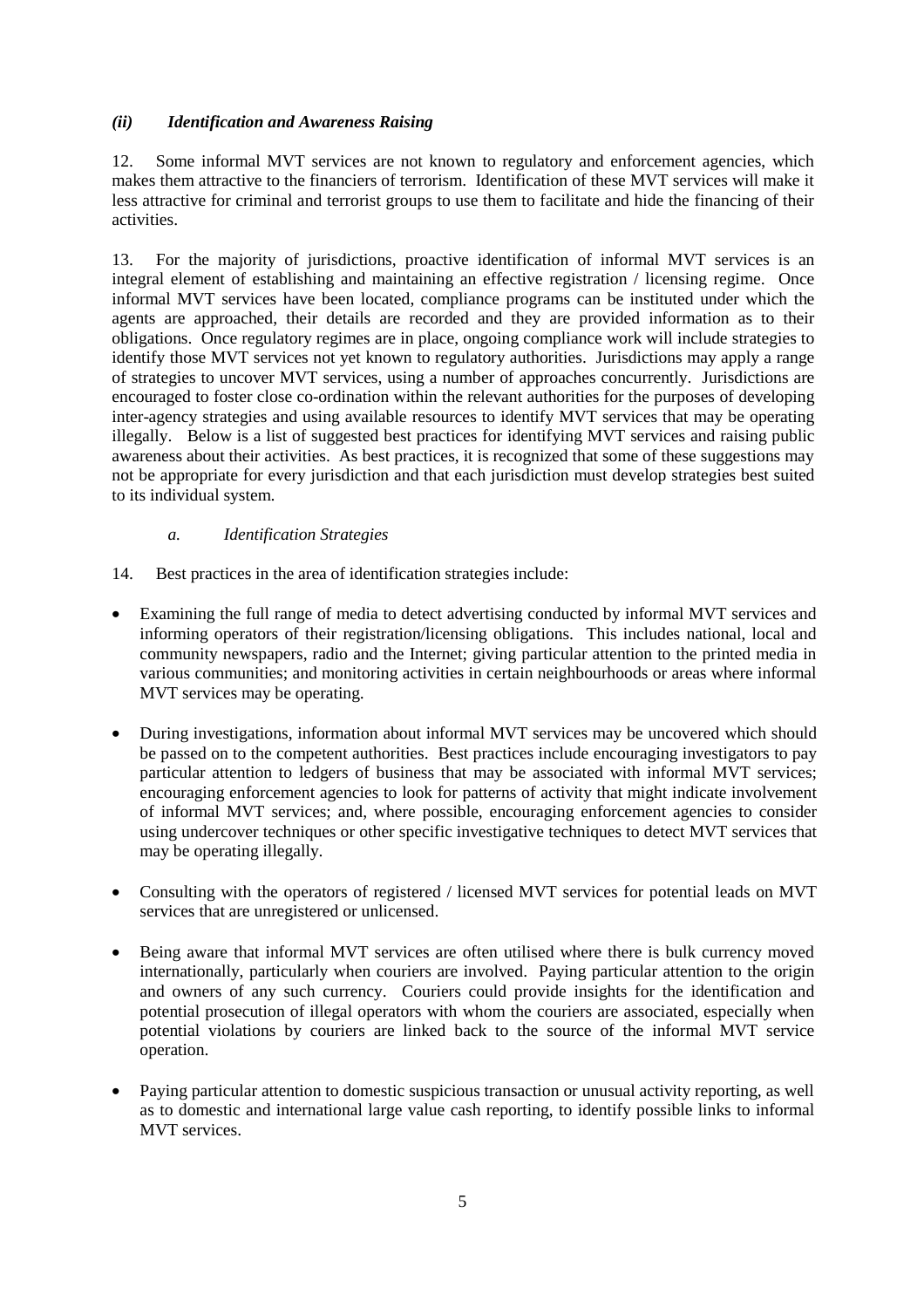- Assisting banks and other financial institutions in developing an understanding of what activities/indicators are suggestive of informal MVT service operations and using this to identify them. Many informal MVT services maintain bank accounts and conduct transactions in the formal financial sector as part of other business operations. Giving banks the authority to crosscheck particular accounts against a register of these operators and notify the relevant regulatory authority as appropriate.
- Once informal MVT services are identified international exchange of information and intelligence on these entities between the relevant bodies can be facilitated. Consideration could be given to sharing domestic registers with international counterparts. This strategy would also assist jurisdictions to identify local operators not previously known.
	- *b. Awareness Raising Campaigns*
- 15. Best practices in the area of awareness raising campaigns include:
- Making informal MVT services aware of their obligations to license or register, as well as any other obligations with which they may have to comply. Ensuring that the competent authorities responsible for overseeing and/or registering or licensing informal MVT services know how to detect those services that have not registered or been licensed. Finally, ensuring that law enforcement is aware of the compliance requirements for MVT services in addition to the methods by which those services are used for illicit purposes.
- Using education and compliance programs, including visits to businesses which may be operating informal MVT services to advise them of licensing or registration and reporting obligations, as opportunities to seek information about others in their industry. Using these outreach efforts by law enforcement and regulatory agencies to enhance their understanding about the operations, record-keeping functions and customer bases of informal MVT services. Extending outreach campaigns to businesses typically servicing informal MVT services (such as shipping services, courier services and trading companies). Placing in trade journals, newspapers or other publications of general distribution notices of the need for informal MVT services to register or license and file reports.
- Ensuring that the full range of training, awareness opportunities and other forms of education are provided to investigators with information about MVT services, their obligations under the regulatory regime and ways in which their services can be used by money launderers and terrorist financiers. This information can be provided through training courses, presentations at seminars and conferences, articles in policing journals and other publications.
- Issuing various financial sector publications of guidelines to encourage licensing or registration and reporting and also general material to ensure financial institutions currently subject to suspicious transaction reporting requirements develop an understanding of MVT services. (Also see section on suspicious transaction reporting on page 9.) Informing potential customers about the risks of utilising illegal MVT services and their role in financing of terrorism and money laundering.
- Requiring entities to display their registration/license to customers once they are registered/licensed. Legitimate clients will likely have a higher degree of confidence in using registered/licensed operators and may therefore seek out those operators displaying such documentation.
- Making a list of all licensed or registered persons that provide MVT services publicly available.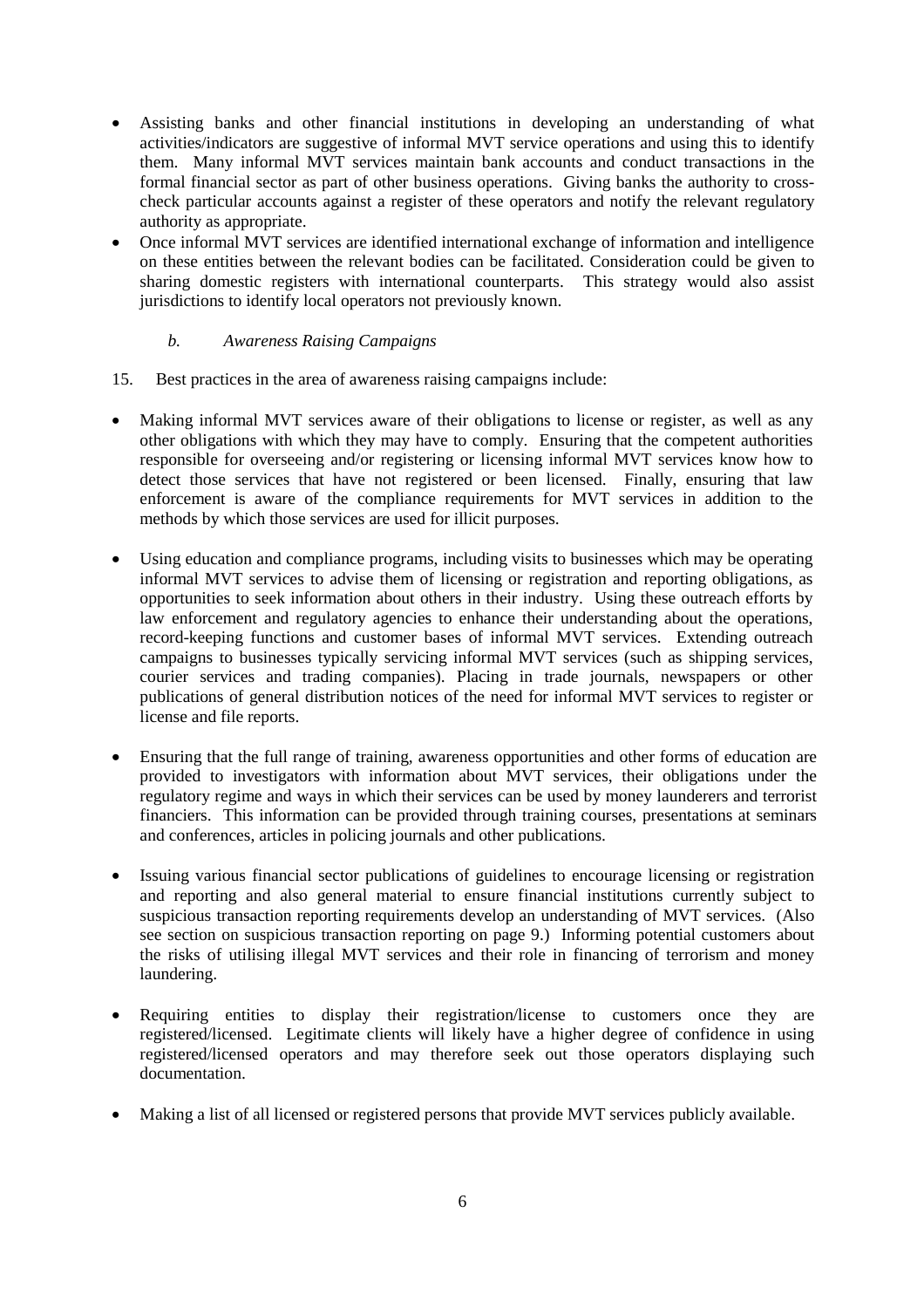#### *(iii) Anti-Money Laundering Regulations*

16. The second element of Special Recommendation VI is that jurisdictions should ensure MVT services are subject to FATF Recommendations 4-16 and 21-25 and also to the Eight Special Recommendations.

17. There is key information that both regulatory and enforcement bodies need access to if they are to conduct effective investigations of money laundering and terrorist financing involving MVT services. Essentially, agencies need the information about the customers, the transactions themselves, any suspicious transactions, the MVT service's location and the accounts used. The MVT service must also have further records on hand available to regulatory and enforcement bodies as needed.

18. It is considered that to be effective in addressing the problem of MVT services, regulations should not be overly restrictive. Regulation must allow for those who abuse these systems to be found and stopped, but it should not be so burdensome that it in effect causes the systems to go "underground", making it even harder to uncover money laundering and terrorist financing through alternative remittance.

# *a. Customer Identification*

19. The principle of Know Your Customer ('KYC') has been the backbone of anti-money laundering and counter terrorist financing measures which have been introduced to financial service providers in recent years, and this should also be the case for the MVT service sector. Customer identification requirements in the formal financial sector have had a deterrent effect, causing a shift in money laundering activities to other sectors. FATF Recommendations 4-10 and 12 concern customer identification and record keeping.

- FATF's Recommendation 5 is considered to be the minimum effective level which MVT services should be required to fulfil. The current recommendation sets out that the institution should be "*identifying the customer and verifying that customer's identity using reliable, independent source documents, data or information*". The documents commonly acknowledged and accepted for identification purposes are identity card, passport, drivers' license or social security card. It is important for the credibility of the system that failure to produce an acceptable form of identification will mean that a client will be rejected, the transaction will not be conducted and, under specific circumstances a suspicious transaction report will be made.
- Proof of identity should be required when establishing a business relationship with the MVT service whether the relationship is a short term i.e. a single transaction, or a long term one. Transactions via phone, fax or Internet should only be conducted after customer identification complying with FATF Recommendation 5 has occurred (i.e., a business relationship has already been established). If the client's identification has not been previously established, then the transaction should not be processed.<sup>4</sup>

# *b. Record Keeping Requirement*

20. Investigative agencies need to be able to retrace transactions and identify persons effecting the transactions (i.e. the audit trail) if they are to successfully investigate money laundering and terrorist financing. The requirement for MVT services to maintain records is essential for effective regulation of the field, but it is this area in which the balance between the regulator's needs and the burden on the operator most clearly needs to be struck.

 4 See footnote 3.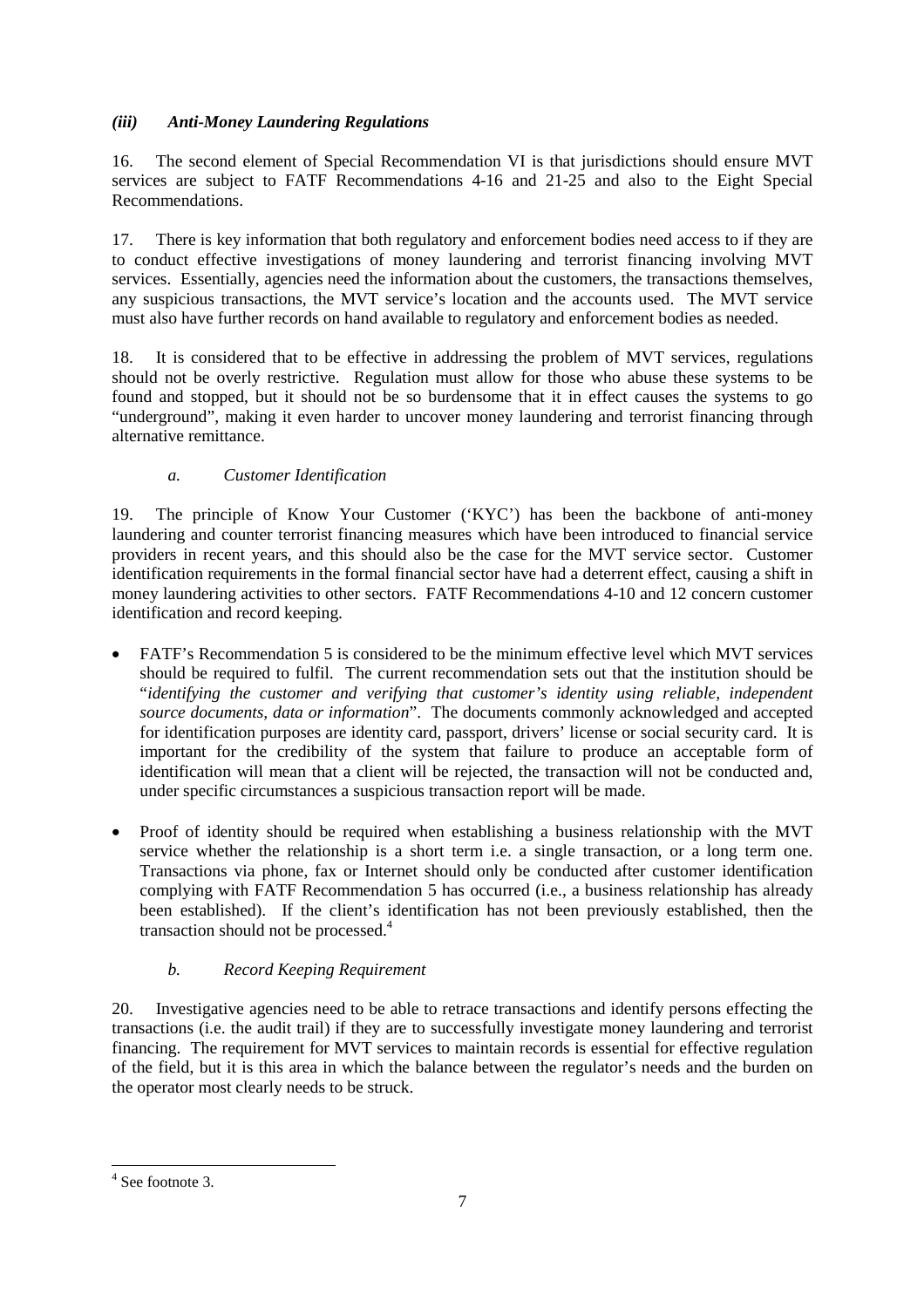- Jurisdictions should consider FATF's Special Recommendation VII on Wire Transfers<sup>5</sup> when developing guidance in this area. This recommendation specifically deals with funds transfers, including those made through MVT services. It should be noted that Special Recommendation VI covers the transmission of "value" as well as money.
- MVT services should comply with FATF Recommendation 10 to maintain, for at least five years, all necessary records on transactions both domestic and international. Jurisdictions should consider setting some minimum requirements for the form in which the records should be kept. Because records associated with MVT transfer services may often be coded and/or difficult to access, jurisdictions should also establish minimum standards for ensuring that they are intelligible and retrievable.

#### *c. Suspicious Transaction Reporting*

21. To maintain consistency with the obligations imposed on other financial institutions, jurisdictions should introduce transaction reporting in line with their current reporting requirements for financial institutions.

- Jurisdictions may consider issuing specific guidance as to what may constitute a suspicious transaction to the MVT service industry. Some currently used indicators of suspicious financial activity, such as those found in the FATF's Guidance for Financial Institutions in Detecting Terrorist Financing, are likely to be relevant for money/value transfer service activity. However, particular activities and indicators that are unique to this sector should be further developed.
- The second half of FATF's Special Recommendation VII on Wire Transfers should also be taken into account when developing guidance in this area. For example, operators that receive funds/value should ensure that the necessary originator information is included. The lack of complete originator information may be considered as a factor in assessing whether a transaction is suspicious and, as appropriate, whether it is thus required to be reported to the Financial Intelligence Unit or other competent authorities. If this information is not included, the operator should report suspicious activity to the local FIU or other competent authority if appropriate.

#### *(iv) Compliance Monitoring*

22. Regulatory authorities need to monitor the sector with a view to identifying illegal operators and use of these facilities by criminal and terrorist groups. Jurisdictions are encouraged to consider the following options:

- Competent authorities should also be entitled to check on unregistered entities that are suspected to be involved in MVT services. There should be an effective process for using this authority.
- Granting regulatory agencies or supervisory authorities the authority to check the operations of a MVT service and make unexpected visits to operators to allow for the checking of the register's details and the inspection of records. Record keeping practices should be given particular attention.

<sup>&</sup>lt;sup>5</sup> Text of SRVII: Countries should take measures to require financial institutions, including money remitters, to include accurate and meaningful originator information (name, address and account number) on funds transfers and related messages that are sent, and the information should remain with the transfer or related message through the payment chain. Countries should take measures to ensure that financial institutions, including money remitters, conduct enhanced scrutiny of and monitor for suspicious activity funds transfers which do not contain complete originator information (name, address and account number).